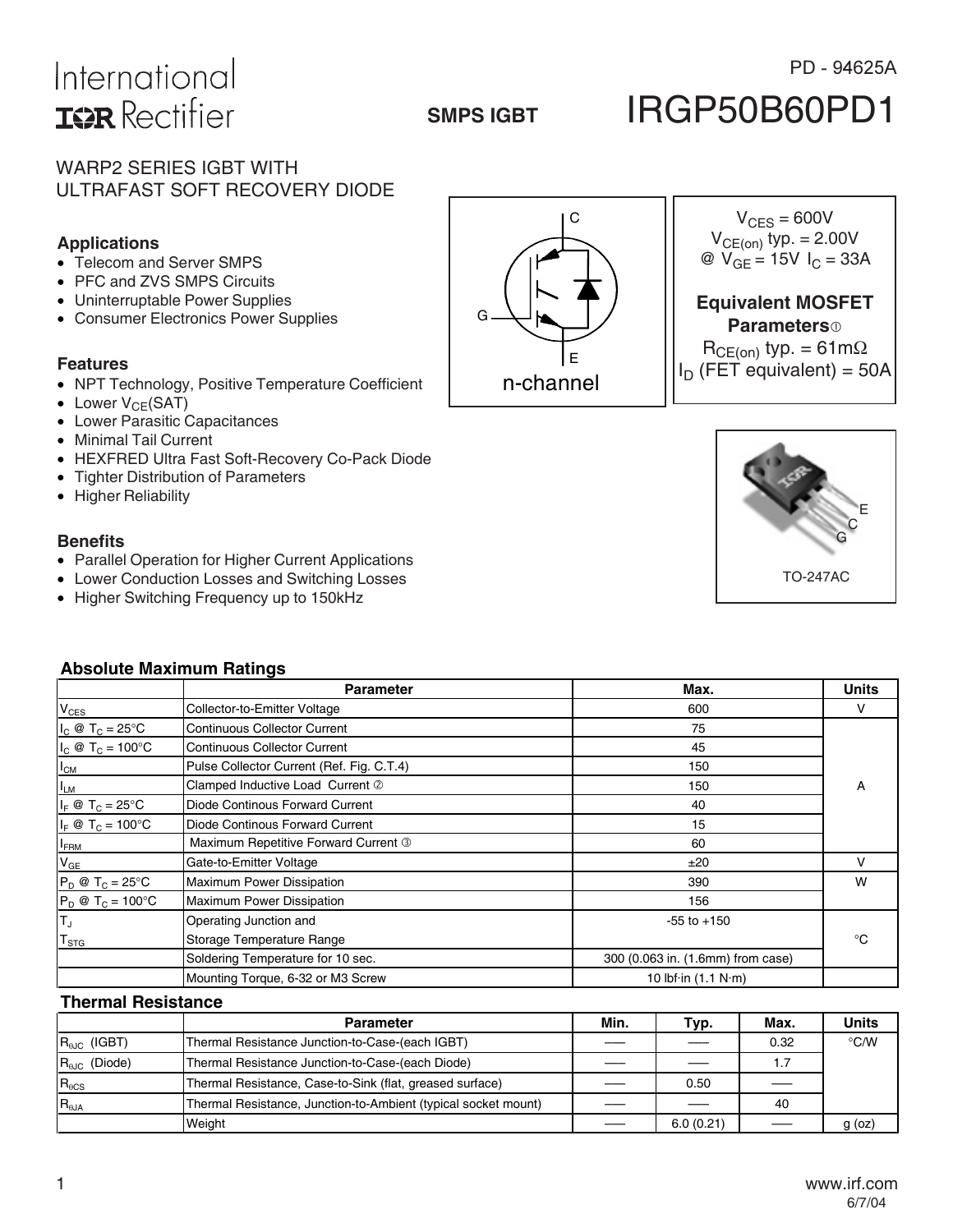### Electrical Characteristics  $\circledR$  T<sub>J</sub> = 25°C (unless otherwise specified)

|                                           | <b>Parameter</b>                               | Min. | Typ.  | Max. | Unitsl       | <b>Conditions</b>                                      | <b>Ref.Fig</b> |
|-------------------------------------------|------------------------------------------------|------|-------|------|--------------|--------------------------------------------------------|----------------|
| $V_{(BR)CES}$                             | Collector-to-Emitter Breakdown Voltage         | 600  |       |      | v            | $V_{GF} = 0V$ , $I_C = 500 \mu A$                      |                |
| $\Delta V_{\rm (BR)CES}/\Delta T_{\rm J}$ | Temperature Coeff. of Breakdown Voltage        | –    | 0.31  |      | V/C          | $V_{GF} = 0V$ , $I_C = 1mA$ (25°C-125°C)               |                |
| $R_G$                                     | Internal Gate Resistance                       |      | 1.7   |      | Ω            | 1MHz, Open Collector                                   |                |
|                                           |                                                |      | 2.00  | 2.35 |              | $I_C = 33A, V_{GE} = 15V$                              | 4, 5, 6, 8, 9  |
| $V_{CE(on)}$                              | <b>Collector-to-Emitter Saturation Voltage</b> |      | 2.45  | 2.85 | $\mathsf{V}$ | $I_{C}$ = 50A, $V_{GE}$ = 15V                          |                |
|                                           |                                                | —    | 2.60  | 2.95 |              | $I_C = 33A$ , $V_{GE} = 15V$ , $T_J = 125$ °C          |                |
|                                           |                                                |      | 3.20  | 3.60 |              | $I_C = 50A$ , $V_{GE} = 15V$ , $T_J = 125$ °C          |                |
| $V_{GE(th)}$                              | Gate Threshold Voltage                         | 3.0  | 4.0   | 5.0  | v            | $I_C = 250 \mu A$                                      | 7,8,9          |
| $\Delta V_{GE(th)}/\Delta TJ$             | Threshold Voltage temp. coefficient            | —    | $-10$ |      |              | $mV$ <sup>o</sup> C $V_{CE} = V_{GE}$ , $I_C = 1.0mA$  |                |
| gfe                                       | <b>Forward Transconductance</b>                | –    | 41    |      | S            | $V_{CF}$ = 50V, $I_C$ = 33A, PW = 80µs                 |                |
| $I_{\text{CES}}$                          | Collector-to-Emitter Leakage Current           |      | 5.0   | 500  | μA           | $V_{GE} = 0V$ , $V_{CE} = 600V$                        |                |
|                                           |                                                |      | 1.0   |      | mA           | $V_{GE}$ = 0V, $V_{CE}$ = 600V, T <sub>J</sub> = 125°C |                |
| V <sub>FM</sub>                           | Diode Forward Voltage Drop                     |      | 1.30  | 1.70 | v            | $I_F = 15A$ , $V_{GF} = 0V$                            | 10             |
|                                           |                                                |      | 1.20  | 1.60 |              | $I_F = 15A$ , $V_{GF} = 0V$ , $T_A = 125^{\circ}C$     |                |
| $I_{\texttt{GES}}$                        | Gate-to-Emitter Leakage Current                |      |       | ±100 | nA           | $V_{GF} = \pm 20V$ , $V_{CF} = 0V$                     |                |

### Switching Characteristics @ T<sub>J</sub> = 25°C (unless otherwise specified)

|                                                   | <b>Parameter</b>                                | Min.                     | Typ.               | Max.                     | <b>Units</b> | <b>Conditions</b>                                                        | Ref.Fig         |
|---------------------------------------------------|-------------------------------------------------|--------------------------|--------------------|--------------------------|--------------|--------------------------------------------------------------------------|-----------------|
| Qg                                                | Total Gate Charge (turn-on)                     | $\overline{\phantom{0}}$ | 205                | 308                      |              | $IC = 33A$                                                               | 17              |
| $Q_{\rm ge}$                                      | Gate-to-Collector Charge (turn-on)              |                          | 70                 | 105                      |              | $nC$ $V_{CC} = 400V$                                                     | CT <sub>1</sub> |
|                                                   | Gate-to-Emitter Charge (turn-on)                | —                        | 30                 | 45                       |              | $V_{GE} = 15V$                                                           |                 |
| $E_{on}$                                          | Turn-On Switching Loss                          | —                        | 255                | 305                      |              | $I_C = 33A$ , $V_{CC} = 390V$                                            | CT <sub>3</sub> |
| $E_{\underline{\text{off}}}$                      | <b>Turn-Off Switching Loss</b>                  |                          | 375                | 445                      |              | $\mu$ J $V_{GE}$ = +15V, R <sub>G</sub> = 3.3 $\Omega$ , L = 200 $\mu$ H |                 |
| $E_{\text{total}}$                                | <b>Total Switching Loss</b>                     | —                        | 630                | 750                      |              | $TJ = 25^{\circ}C \circledcirc$                                          |                 |
| $t_{d(on)}$                                       | Turn-On delay time                              |                          | 30                 | 40                       |              | $I_{C}$ = 33A, $V_{CC}$ = 390V                                           | CT3             |
| $t_r$                                             | Rise time                                       |                          | 10                 | 15                       |              | ns $V_{GE}$ = +15V, R <sub>G</sub> = 3.3 $\Omega$ , L = 200µH            |                 |
|                                                   | Turn-Off delay time                             | —                        | 130                | 150                      |              | $T_J = 25^{\circ}C \circledcirc$                                         |                 |
| $\frac{t_{d{\rm (off)}}}{t_{\rm f}}$ $E_{\rm on}$ | Fall time                                       | $\overline{\phantom{0}}$ | 11                 | 15                       |              |                                                                          |                 |
|                                                   | Turn-On Switching Loss                          |                          | 580                | 700                      |              | $I_{C}$ = 33A, $V_{CC}$ = 390V                                           | CT <sub>3</sub> |
| $E_{\text{off}}$                                  | <b>Turn-Off Switching Loss</b>                  | —                        | 480                | 550                      |              | $\mu$ J $V_{GE}$ = +15V, R <sub>G</sub> = 3.3 $\Omega$ , L = 200 $\mu$ H | 11,13           |
| $E_{\text{total}}$                                | <b>Total Switching Loss</b>                     |                          | 1060               | 1250                     |              | $T_J = 125^{\circ}C$ 4                                                   | WF1,WF2         |
| $t_{d(on)}$                                       | Turn-On delay time                              |                          | 26                 | 35                       |              | $I_C = 33A$ , $V_{CC} = 390V$                                            | CT3             |
| $\mathfrak{t}_{\sf r}$                            | Rise time                                       | $\overline{\phantom{0}}$ | 13                 | 20                       |              | ns $V_{GE} = +15V$ , R <sub>G</sub> = 3.3 $\Omega$ , L = 200µH           | 12,14           |
| $t_{d(off)}$                                      | Turn-Off delay time                             | —                        | 146                | 165                      |              | $T_J = 125^{\circ}C \quad \circledcirc$                                  | WF1,WF2         |
| $t_f$                                             | Fall time                                       |                          | 15                 | 20                       |              |                                                                          |                 |
| $C_{\text{ies}}$                                  | Input Capacitance                               | —                        | 3648               | $\overline{\phantom{0}}$ |              | $V_{GE} = 0V$                                                            | 16              |
| $C_{\text{oes}}$                                  | <b>Output Capacitance</b>                       |                          | 322                | $\overline{\phantom{0}}$ |              | $V_{CC}$ = 30V                                                           |                 |
| $C_{res}$                                         | <b>Reverse Transfer Capacitance</b>             | $\overline{\phantom{0}}$ | 56                 | $\overline{\phantom{0}}$ | pF           | $f = 1$ Mhz                                                              |                 |
| $C_{\rm {oes}}$ eff.                              | Effective Output Capacitance (Time Related) 5   | —                        | 215                | —                        |              | $V_{GE} = 0V$ , $V_{CE} = 0V$ to 480V                                    | 15              |
| $C_{\text{oes}}$ eff. (ER)                        | Effective Output Capacitance (Energy Related) 5 |                          | 163                |                          |              |                                                                          |                 |
|                                                   |                                                 |                          |                    |                          |              | $T_J = 150^{\circ}C$ , $I_C = 150A$                                      | 3               |
| <b>RBSOA</b>                                      | Reverse Bias Safe Operating Area                |                          | <b>FULL SQUARE</b> |                          |              | $V_{CC}$ = 480V, Vp = 600V                                               | CT <sub>2</sub> |
|                                                   |                                                 |                          |                    |                          |              | $Rg = 22\Omega$ , $V_{GE} = +15V$ to 0V                                  |                 |
| $\mathsf{t}_{\mathsf{rr}}$                        | Diode Reverse Recovery Time                     | —                        | 42                 | 60                       | ns           | $T_J = 25^{\circ}C$ $I_F = 15A$ , $V_B = 200V$ ,                         | 19              |
|                                                   |                                                 | —                        | 74                 | 120                      |              | $T_J = 125^{\circ}$ C di/dt = 200A/µs                                    |                 |
| $\overline{O}$                                    | Diode Reverse Recovery Charge                   |                          | 80                 | 180                      |              | nC $T_J = 25^{\circ}C$ $I_F = 15A$ , $V_B = 200V$ ,                      | 21              |
|                                                   |                                                 | —                        | 220                | 600                      |              | $T_J = 125^{\circ}$ C di/dt = 200A/µs                                    |                 |
| $I_{rr}$                                          | Peak Reverse Recovery Current                   | $\overline{\phantom{0}}$ | 4.0                | 6.0                      | $\mathsf{A}$ | $T_J = 25^{\circ}C$ $I_F = 15A$ , $V_B = 200V$ ,                         | 19,20,21,22     |
|                                                   |                                                 |                          | 6.5                | 10                       |              | $T_{J} = 125^{\circ}$ C di/dt = 200A/µs                                  | CT5             |

Notes:

 $\textcircled{1}$  R<sub>CE(on)</sub> typ. = equivalent on-resistance = V<sub>CE(on)</sub> typ./ I<sub>C</sub>, where V<sub>CE(on)</sub> typ.= 2.00V and I<sub>C</sub> =33A. I<sub>D</sub> (FET Equivalent) is the equivalent MOSFET I<sub>D</sub> rating @ 25°C for applications up to 150kHz. These are provided for comparison purposes (only) with equivalent MOSFET solutions.

 $\textcircled{2}$  V<sub>CC</sub> = 80% (V<sub>CES</sub>), V<sub>GE</sub> = 20V, L = 28 μH, R<sub>G</sub> = 22 Ω.

Pulse width limited by max. junction temperature.

Energy losses include "tail" and diode reverse recovery, Data generated with use of Diode 30ETH06.

 $\circledcirc$  C<sub>oes</sub> eff. is a fixed capacitance that gives the same charging time as C<sub>oes</sub> while V<sub>CE</sub> is rising from 0 to 80% V<sub>CES</sub>.

 $C_{oes}$  eff.(ER) is a fixed capacitance that stores the same energy as  $C_{oes}$  while  $V_{CE}$  is rising from 0 to 80%  $V_{CES}$ .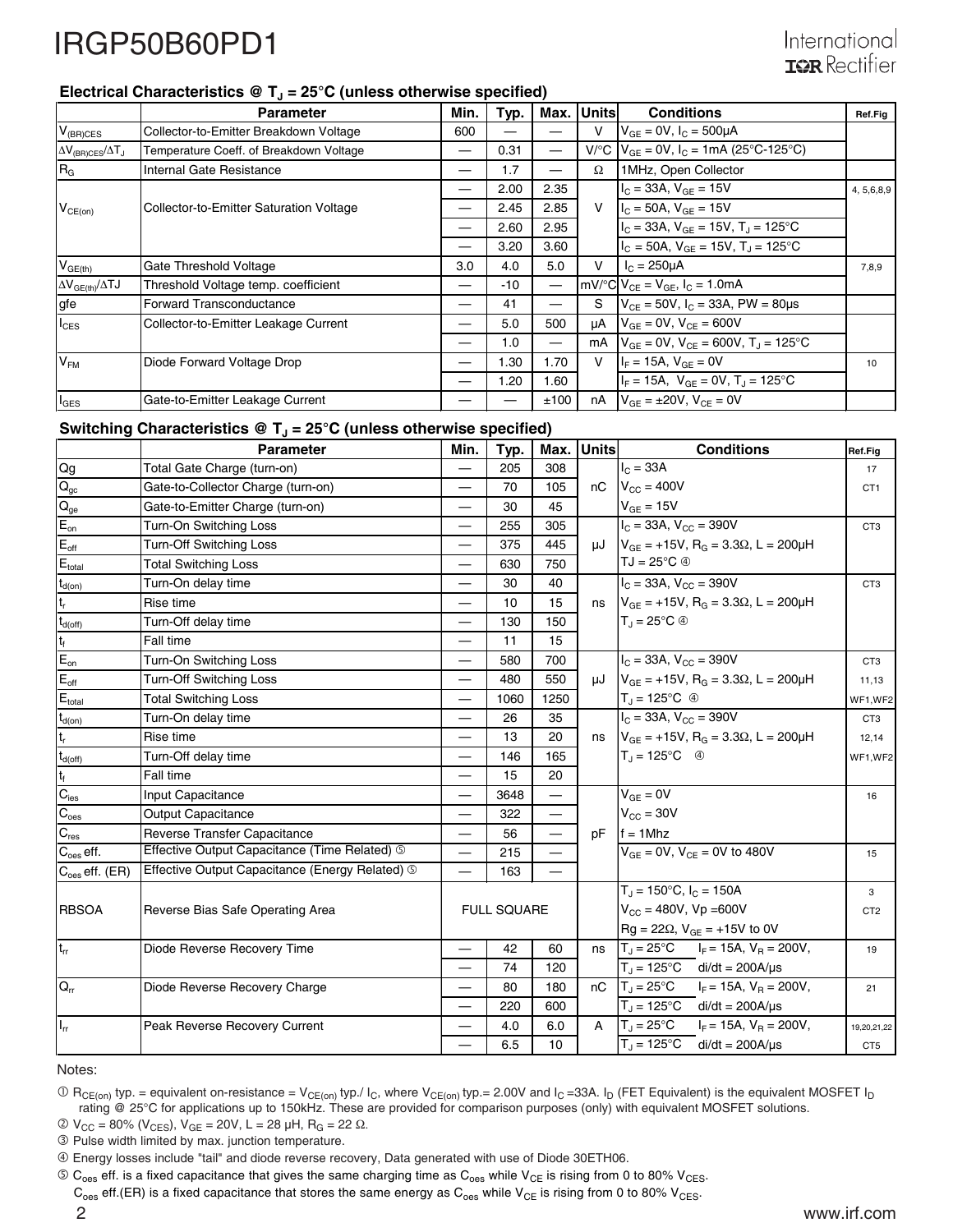### International **IOR** Rectifier















**Fig. 2** - Power Dissipation vs. Case **Temperature** 

 $T_C$  (°C)



**Fig. 4** - Typ. IGBT Output Characteristics  $T_J = -40$ °C; tp = 80 $\mu$ s



**Fig. 6** - Typ. IGBT Output Characteristics  $T_J = 125^{\circ}C$ ; tp = 80 µs

# IRGP50B60PD1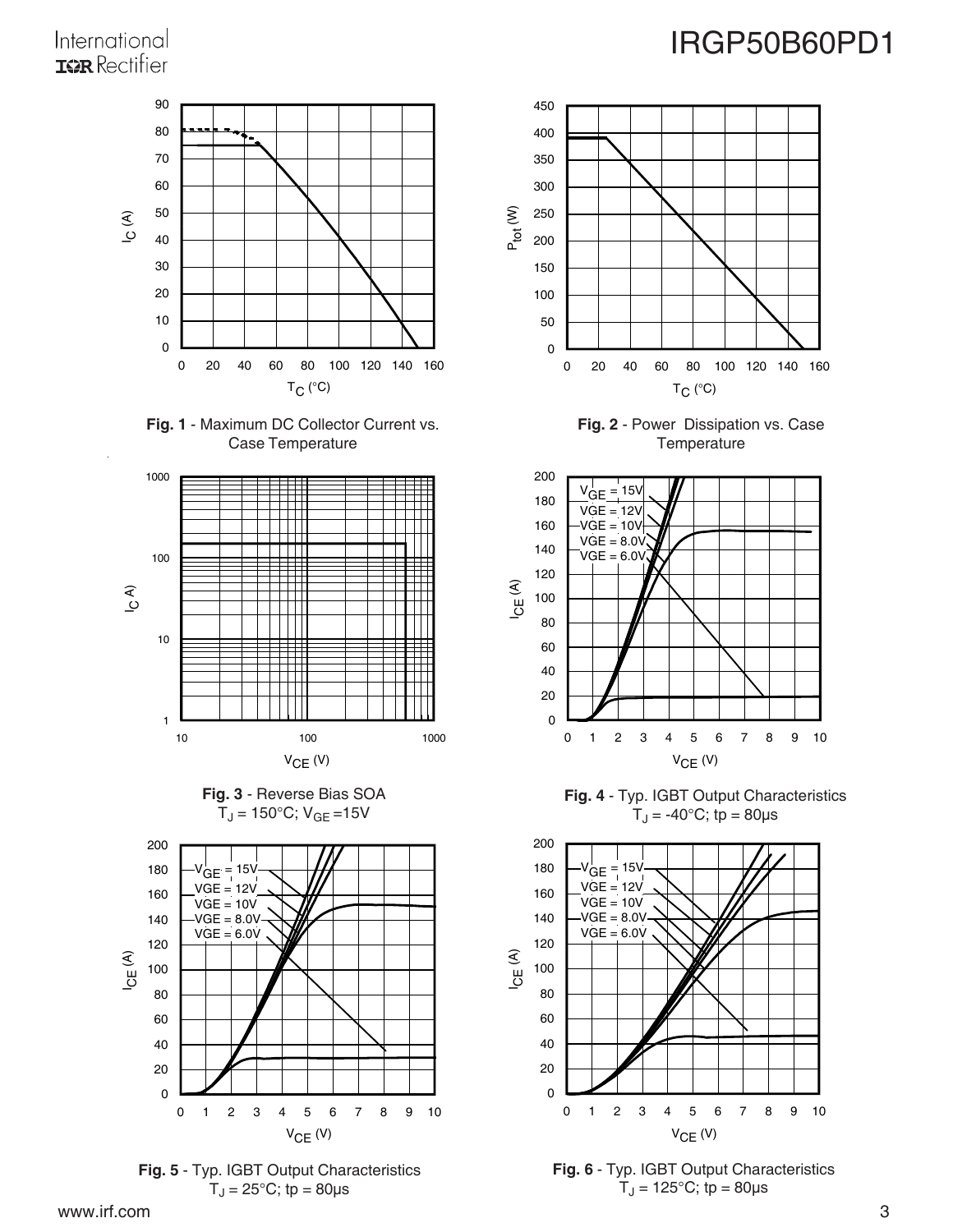## International **IGR** Rectifier















**Fig. 12** - Typ. Switching Time vs. I<sub>C</sub>  $T_J$  = 125°C; L = 200μH; V<sub>CE</sub> = 390V, R<sub>G</sub> = 3.3Ω; V<sub>GE</sub> = 15V. Diode clamp used: 30ETH06 (See C.T.3)

0 10 20 30 40 50 60 I C (A)

10

t R

t F td<sub>ON</sub>

4 www.irf.com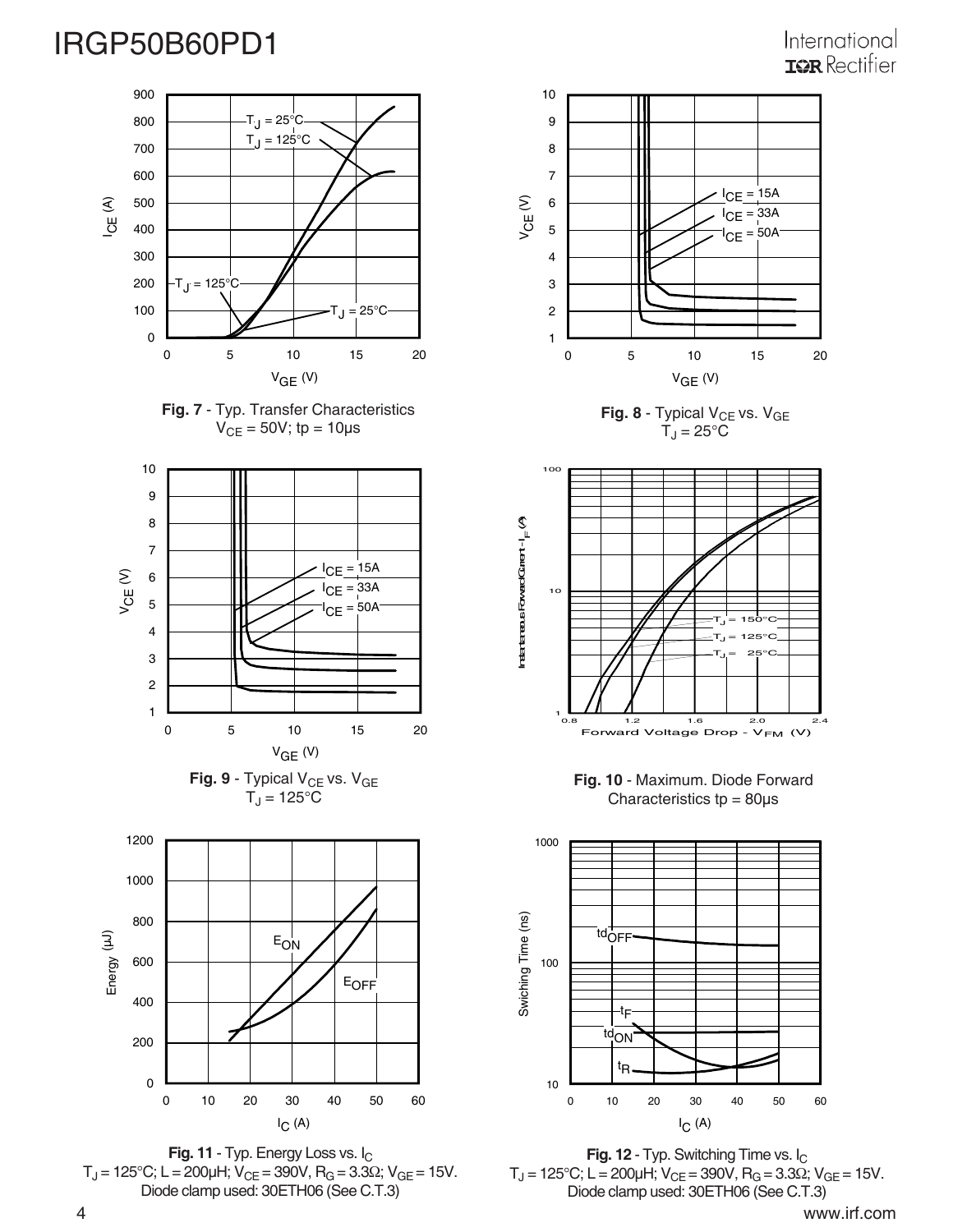## International **IOR** Rectifier



**Fig. 13** - Typ. Energy Loss vs. RG T $_{\textrm{J}}$  = 125°C; L = 200µH; V $_{\textrm{CE}}$  = 390V, I $_{\textrm{CE}}$  = 33A; V $_{\textrm{GE}}$  = 15V Diode clamp used: 30ETH06 (See C.T.3)









# IRGP50B60PD1



**Fig. 14** - Typ. Switching Time vs. R<sub>G</sub>  $T_J = 125^{\circ}$ C; L = 200µH; V<sub>CE</sub> = 390V, I<sub>CE</sub> = 33A; V<sub>GE</sub> = 15V Diode clamp used: 30ETH06 (See C.T.3)



**Fig. 16**- Typ. Capacitance vs. V<sub>CE</sub>  $V_{GE} = 0V$ ; f = 1MHz



Fig. 18 - Normalized Typ. V<sub>CE(on)</sub> vs. Junction Temperature  $I_C = 33A$ ,  $V_{GE} = 15V$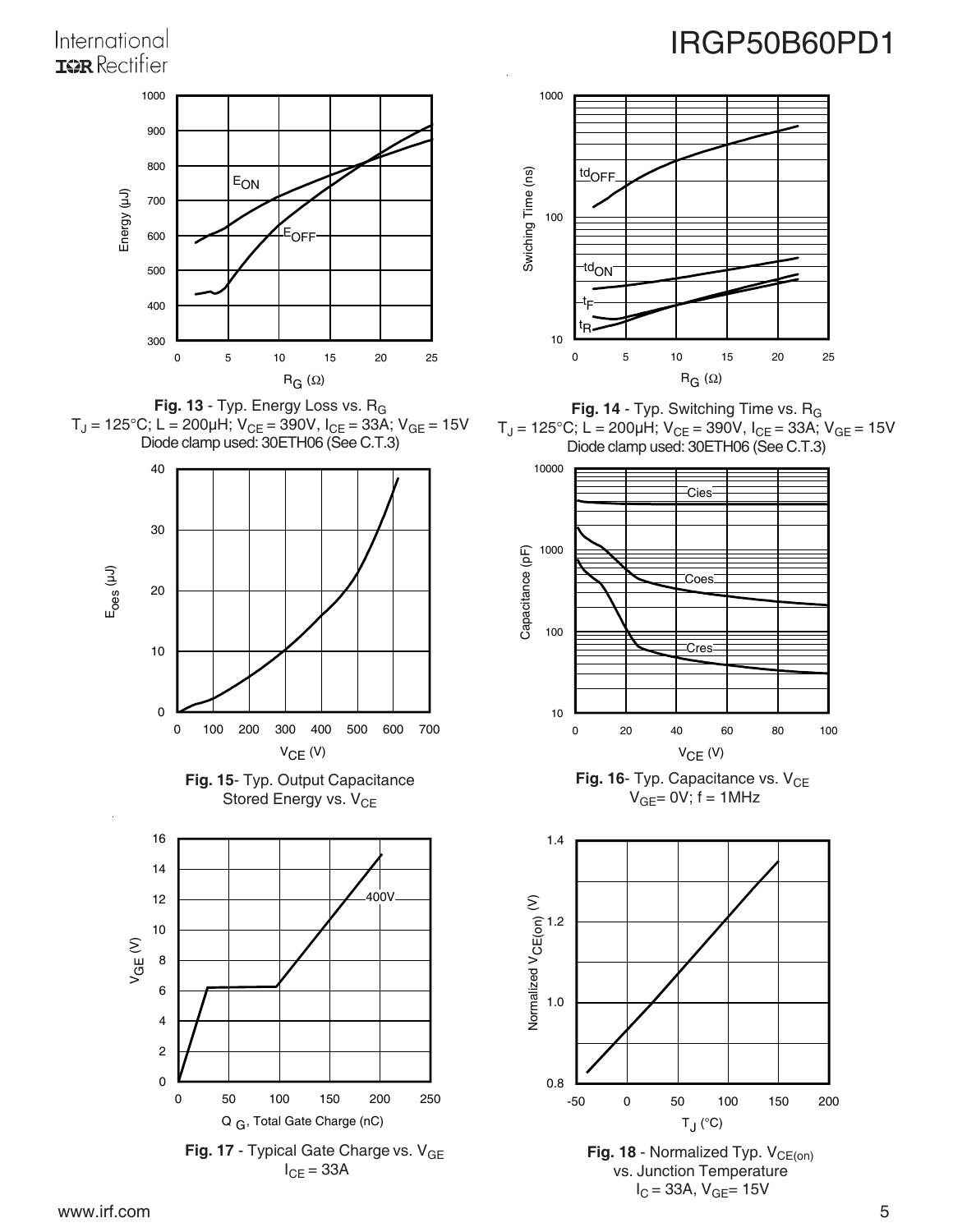### International **ISR** Rectifier



**Fig. 19** - Typical Reverse Recovery vs. di<sub>f</sub>/dt **Fig. 20** - Typical Recovery Current vs. di<sub>f</sub>



**Fig. 21** - Typical Stored Charge vs. di<sub>f</sub>/dt **Fig. 21** - Typical Stored Charge vs. di<sub>f</sub>/dt



ecovery vs. di<sub>f</sub>/dt **Fig. 20** - Typical Recovery Current vs. di<sub>f</sub>/dt



**g. 22** - Typical di<sub>(rec)M</sub>/dt vs. di<sub>f</sub>/dt,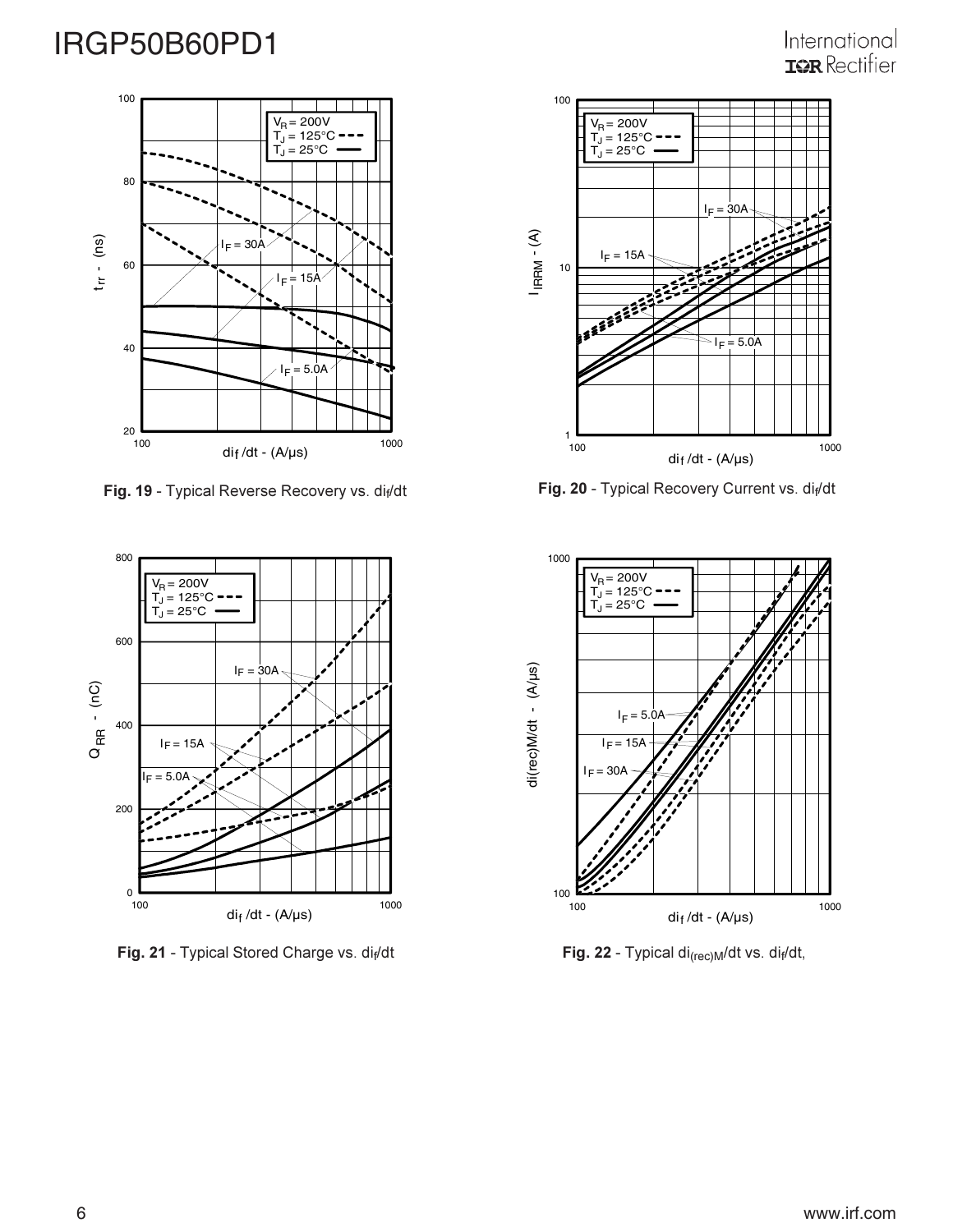### International **IGR** Rectifier



**Fig 23.** Maximum Transient Thermal Impedance, Junction-to-Case (IGBT)



**Fig. 24.** Maximum Transient Thermal Impedance, Junction-to-Case (DIODE)



**Fig. 25** - Forward SOA,  $T_C = 25^{\circ}C$ ;  $T_J \le 150^{\circ}C$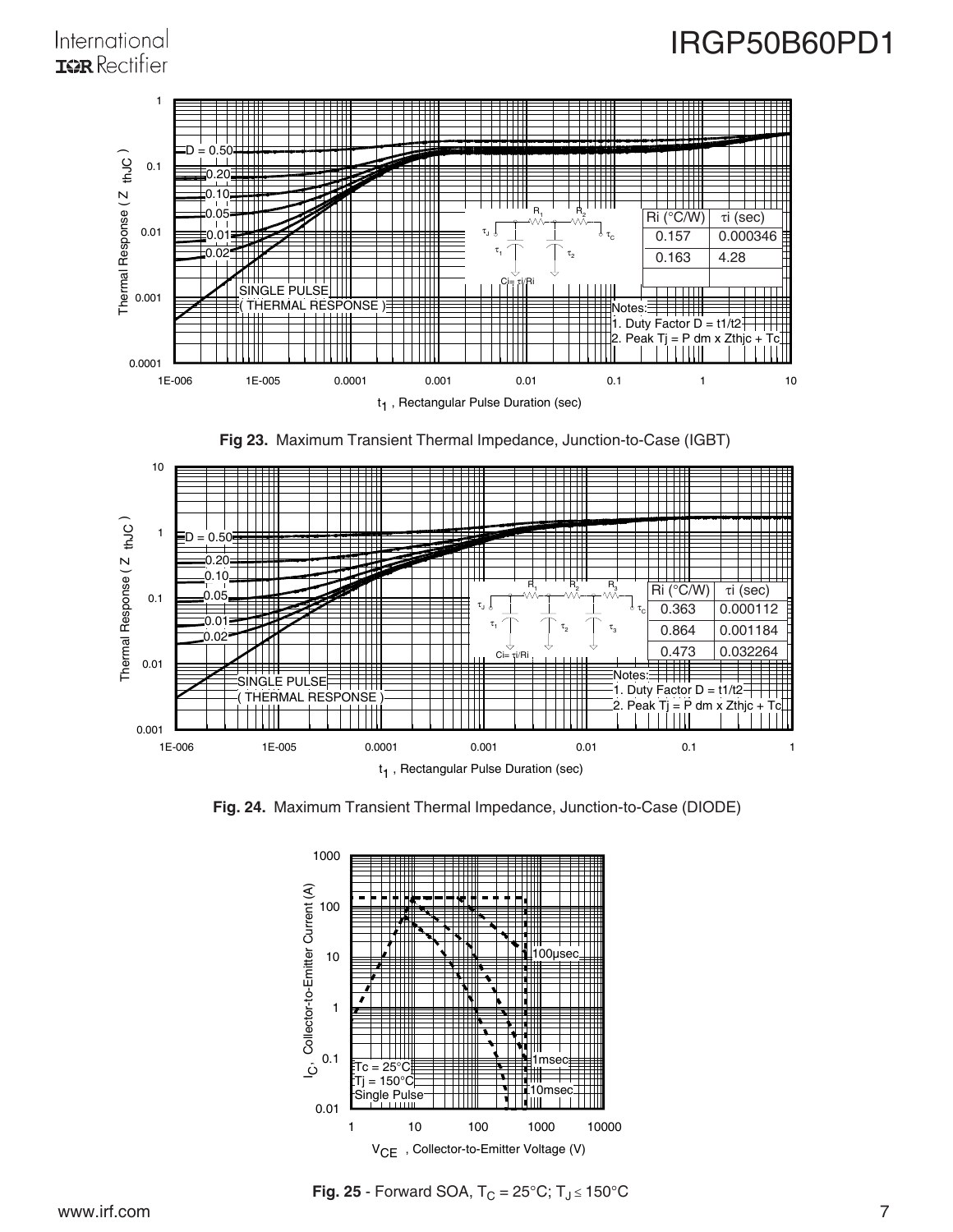International<br>T<sup>2</sup>Rectifier



**Fig.C.T.1** - Gate Charge Circuit (turn-off) **Fig.C.T.2** - RBSOA Circuit



**Fig.C.T.3** - Switching Loss Circuit



**Fig.C.T.4** - Resistive Load Circuit

REVERSE RECOVERY CIRCUIT



**Fig. C.T.5** - Reverse Recovery Parameter Test Circuit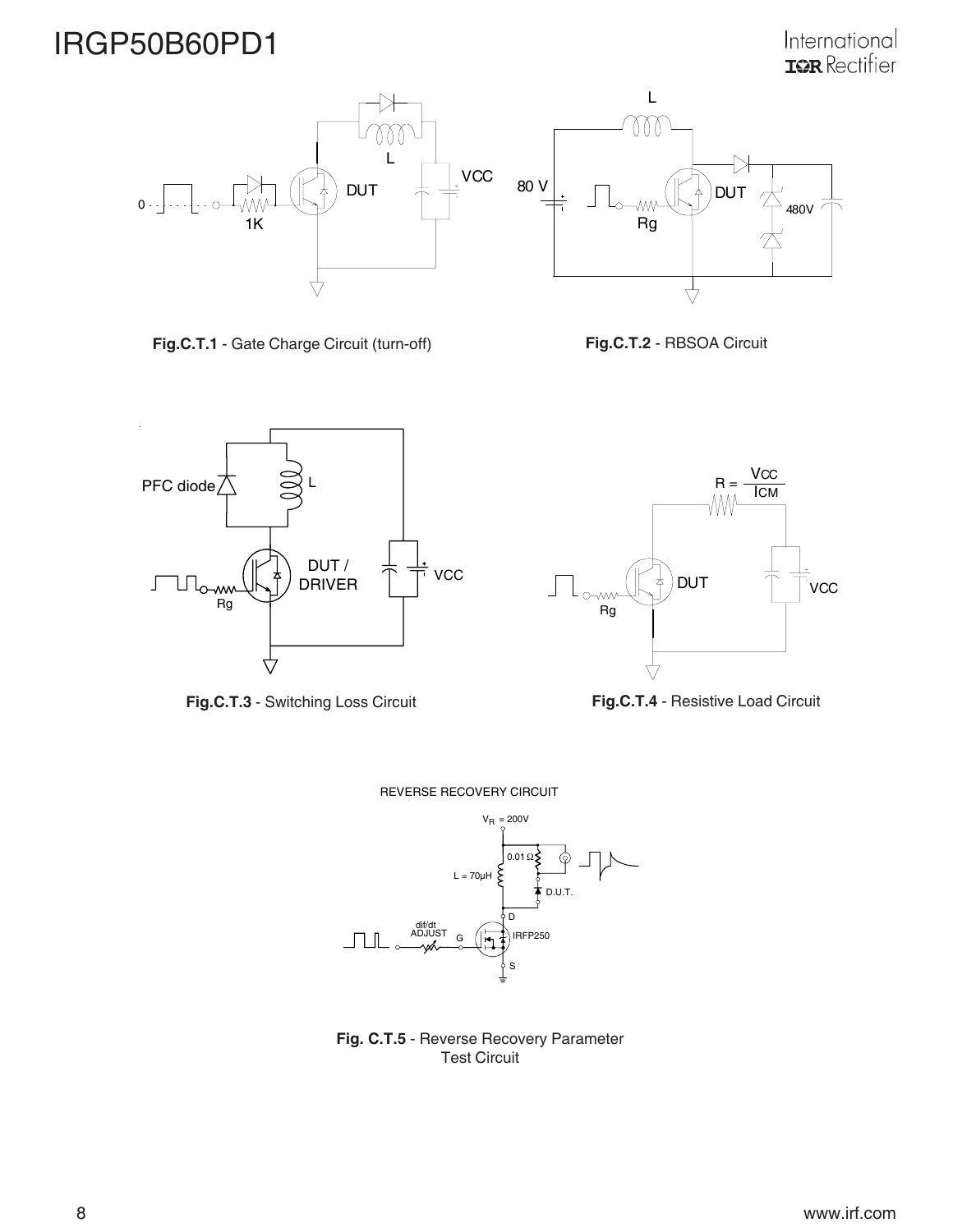## International **IGR** Rectifier









**Fig. WF2** - Typ. Turn-on Loss Waveform  $\textcircled{a}$  T<sub>J</sub> = 25°C using Fig. CT.3